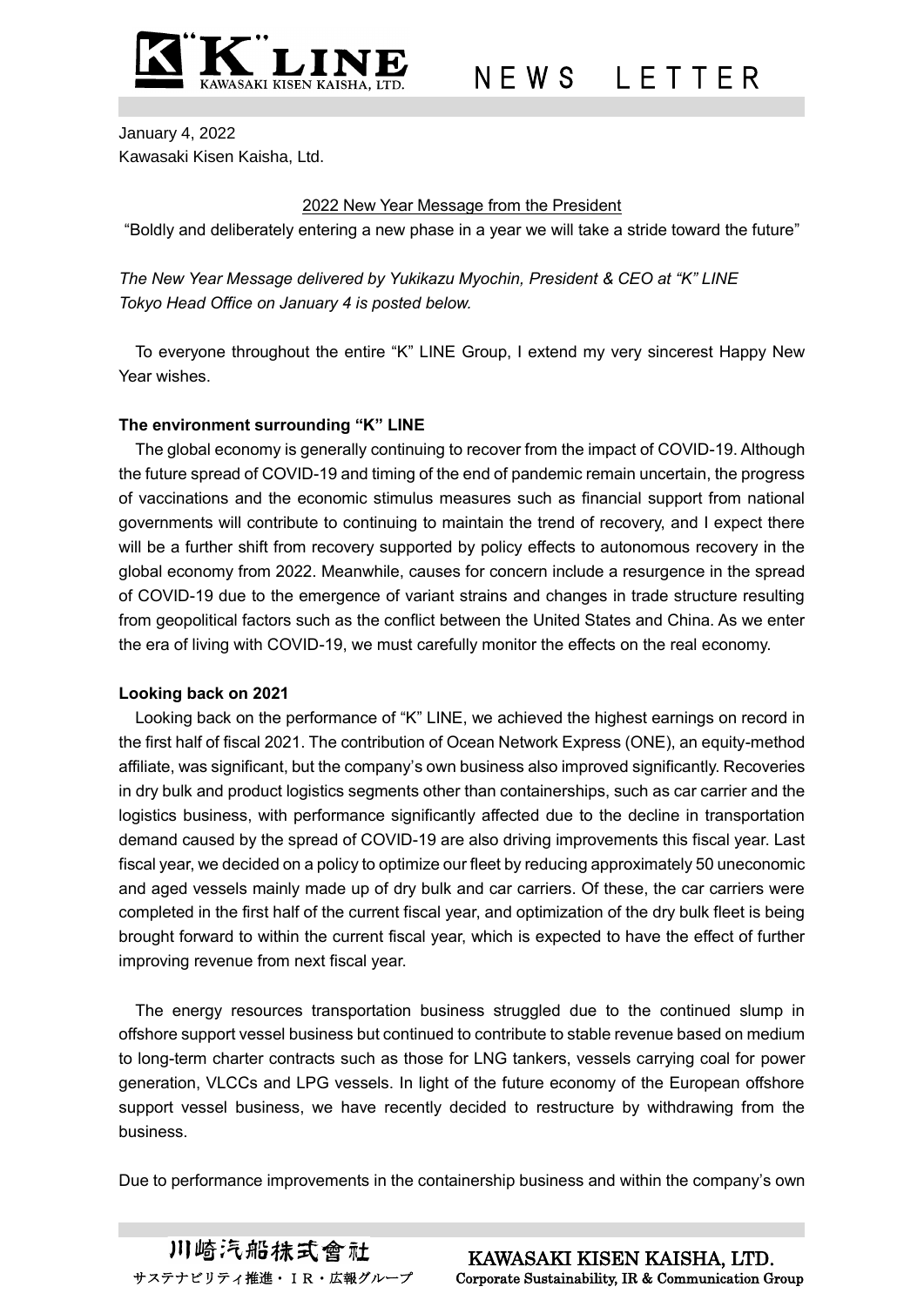

four business divisions, we have been able to set a course for recovery during the current fiscal year by rationalizing the fleet, restructuring unprofitable business and working to address the Company's negative legacy.

#### **Policy and issues for 2022 (Revision of the management plan)**

The Company is entering into new phase with the improvement of performance. Under the current management plan, we planned to have capital of 400 billion yen by fiscal 2030, but thus reached 469.6 billion yen as of September 30, 2021, and the equity ratio was restored to 40%. As a result of implementing several structural reforms in the past, we were able to considerably repair damaged equity, and by implementing the remaining fleet rationalization and restructuring of unprofitable businesses in the current fiscal year, we must continue to move forward with focus on growth by restoring the competitiveness of the company's own business. In the future creation project launched last July, we have been proceeding with consideration aimed at enhancement of corporate value. In the new business plan, we need to determine where to inject management resources to further strengthen "K" Line, and how the company will provide added value to reduce environmental impact and improve transportation quality, such as environmentally friendly vessels.

Pursuing the strengthening of existing business and growth strategy at the same time is not easy, but I would like to maintain the continued expansion of our financial base and securing stable revenue and proceed with new initiatives while assessing risks that can be balanced with returns. By positively viewing this situation as an opportunity, I would like to draw up a new management plan incorporating growth strategy and disciplined investment, and work with everyone to come up with ways to make further strides forward for enhancing coporate value

Needless to say, safe and secure services of high quality are the core of "K" LINE's services. Even while faced with the COVID-19 pandemic, I would like all officers and employees to work as marine transportation professionals to ensure we continue to be chosen by customers by thoroughly implementing the strengths of "K" LINE serving an important part of the supply chain.

#### **Environmental action**

Sustainability initiatives and particularly environmental action need to be perceived as growth opportunities and further focused upon. Many customers are already aiming to reduce greenhouse gas emissions throughout the entire life cycle of products and are also considering rebuilding the value chain. In order to realize greenhouse gas reductions not only in the manufacturing process, but also in the transportation process for materials, parts and finished goods, we must offer optimal solutions with higher added value to customers. Changes in energy structure aimed at the realization of carbon neutrality also provide medium- to long-term opportunities. As demand for the transportation of materials required for the development of renewable energy such as offshore support for offshore wind energy generation, for the transportation of new forms of energy such as hydrogen, ammonia, and for the transportation of liquefied CO2 are expected to expand, the provision of services for supply chain creation and transportation present us with substantial growth opportunities.